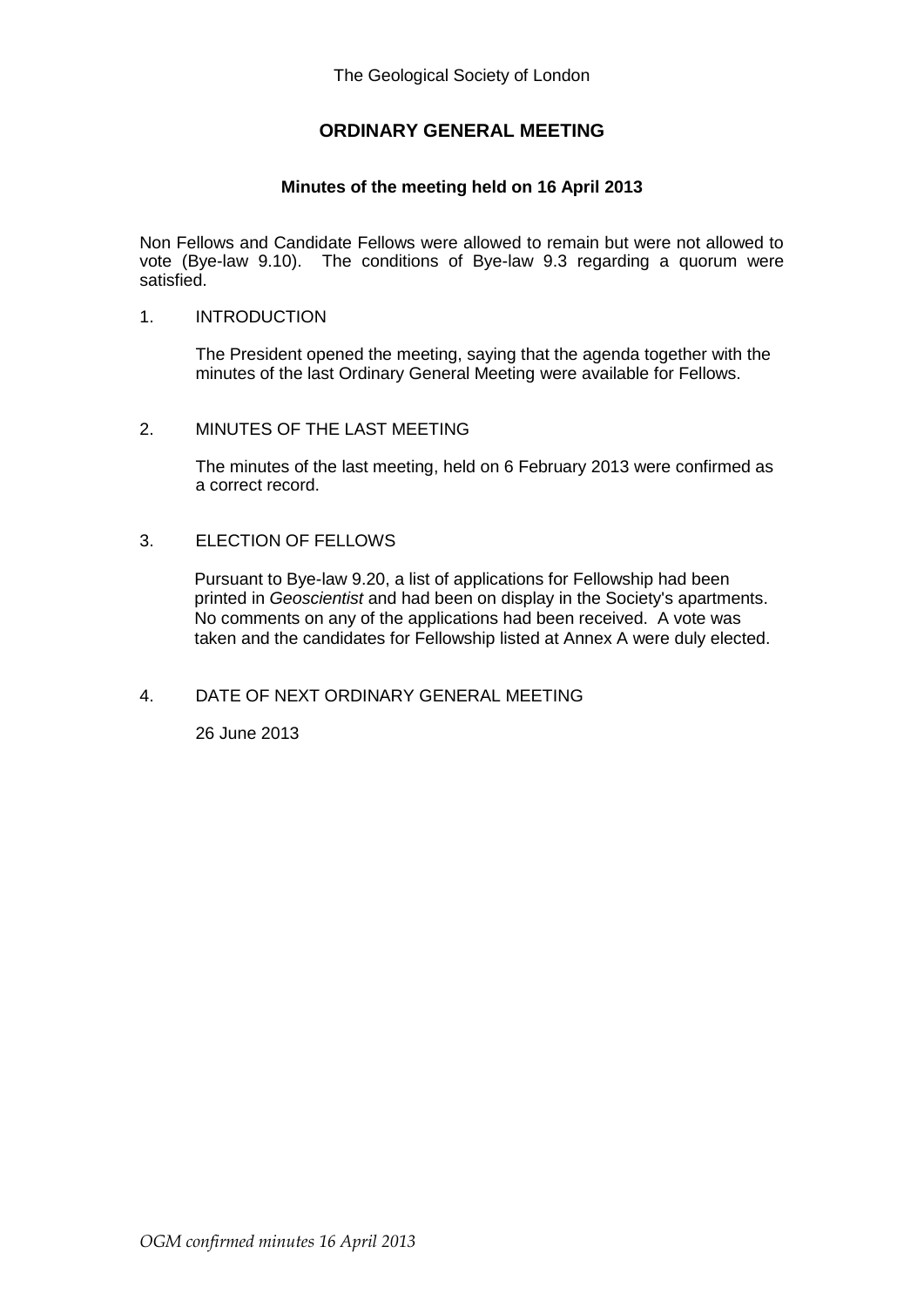## THE FOLLOWING NAMES WERE ELECTED TO FELLOWSHIP AT THE OGM ON 16 APRIL 2013

| <b>SURNAME</b>                   | <b>FORENAMES</b>         |
|----------------------------------|--------------------------|
| <b>ADAM</b>                      | Andrew                   |
| <b>ADAMSON</b>                   | <b>Kate Louise</b>       |
| <b>ADRIASOLA</b><br><b>MUNOZ</b> | Alberto Constantino      |
| <b>AISULAMI</b>                  | Sulaiman                 |
| <b>AKINLOTAN</b>                 | Oladapo                  |
| <b>ALLAN</b>                     | Alexander                |
| <b>ALMOND</b>                    | <b>Christopher James</b> |
| <b>AMICI</b>                     | Riccardo                 |
| <b>ANDERSON</b>                  | lan George               |
| <b>ARMITAGE</b>                  | Peter Joseph             |
| <b>AVERY</b>                     | <b>Andrew Michael</b>    |
| <b>AYNSLEY</b>                   | Benjamin James           |
| <b>BALABAN</b>                   | Sorin-Ionut              |
| <b>BARKER</b>                    | Hannah Jayne             |
| <b>BARRATT</b>                   | Rachel                   |
| <b>BARTLETT</b>                  | Samantha                 |
| <b>BASZTYK</b>                   | <b>William Alexander</b> |
| <b>BEADLE</b>                    | Catriona                 |
| <b>BELLIS</b>                    | Alexander Stanyon        |
| <b>BERRYMAN</b>                  | Jake Gordon              |
| <b>BHATTI</b>                    | <b>Tariq Javed</b>       |
| <b>BIGGERSTAFF</b>               | <b>Andrew Charles</b>    |
| <b>BLACK</b>                     | Martin                   |
| <b>BOOTH</b>                     | Douglas                  |
| <b>BOSE</b>                      | Rituparna                |
| <b>BOWEN</b>                     | David Adam               |
| <b>BRADLEY</b>                   | Alexander John           |
| <b>BRITTON</b>                   | <b>Scott Allan</b>       |
| <b>BROOM-</b><br><b>FENDLEY</b>  | Sam                      |
| <b>BROWN</b>                     | <b>Scarlett</b>          |
| <b>BROWNING</b>                  | John                     |
| <b>BUCKELL</b>                   | John Palser              |
| <b>BURKETT</b>                   | Lydia                    |
| <b>BUSSEY</b>                    | <b>Andrew Ross</b>       |
| <b>CAHILL</b>                    | Rory                     |
| <b>CARRAGHER</b>                 | Peter David              |
| <b>CARROLL</b>                   | Gareth                   |
| <b>CARTWRIGHT</b>                | Thea Grace               |
| <b>SURNAME</b>                   | <b>FORENAMES</b>         |

| <b>CASSIDY</b>    | <b>Una Therese</b>                     |
|-------------------|----------------------------------------|
| <b>CHASTNEY</b>   | Joshua Henry                           |
| <b>CHEUNG</b>     | Wai Kuen                               |
| <b>CHRISTAKIS</b> | Eirinios                               |
| <b>CHU</b>        | Chun Tak                               |
| <b>CLARKE</b>     | lan                                    |
| <b>CLEGG</b>      | Roger                                  |
| <b>COLE</b>       | <b>Edward James</b>                    |
| <b>COLES</b>      | David John                             |
| <b>COLLYER</b>    | <b>Timothy Eric</b>                    |
| <b>COLYER</b>     | <b>Phillip Martyn</b>                  |
|                   | Antonio Claudio De                     |
| <b>CORREA</b>     | Franca                                 |
| <b>CRADDOCK</b>   | Lucy                                   |
|                   | Michael John                           |
| <b>CROUCH</b>     | Collingwood                            |
| <b>DASHWOOD</b>   | Benjamin Alexander<br>John             |
|                   |                                        |
| <b>DASHWOOD</b>   | <b>Martin Frederick</b>                |
| <b>DAUNCEY</b>    | <b>Graham Philip</b>                   |
| <b>DAVIES</b>     | Alicia                                 |
| <b>DAVY</b>       | Thomas                                 |
| <b>DE FREITAS</b> | Jessica Elizabeth                      |
| <b>DEANEY</b>     | Jack                                   |
| <b>DEMONTE</b>    | Philippa Jean                          |
| <b>DEVLIN</b>     | <b>David Patrick</b>                   |
| <b>DODD</b>       | Laura Margaret                         |
| <b>DODMAN</b>     | <b>Alice Rose</b>                      |
| <b>DODSON</b>     | James Campbell                         |
| <b>DOERY</b>      | Roger Henry Clifford                   |
| <b>DOHERTY</b>    | Helen Mary                             |
| <b>DOWEY</b>      | <b>Patrick James</b>                   |
| <b>DOWLING</b>    | <b>Damian Patrick</b><br>James         |
| <b>ENGLISH</b>    | Joseph                                 |
| <b>EVANS</b>      | lan Jonathan                           |
| <b>EVANS</b>      | Joss                                   |
| <b>FELIX</b>      | Thomas                                 |
| <b>FITZSIMONS</b> |                                        |
| <b>FLEMING</b>    | Karen                                  |
|                   | Marguerite Jane<br><b>Richard John</b> |
| <b>FOX</b>        |                                        |
| <b>GARDINER</b>   | Helen Jane                             |

*OGM confirmed minutes 16 April 2013*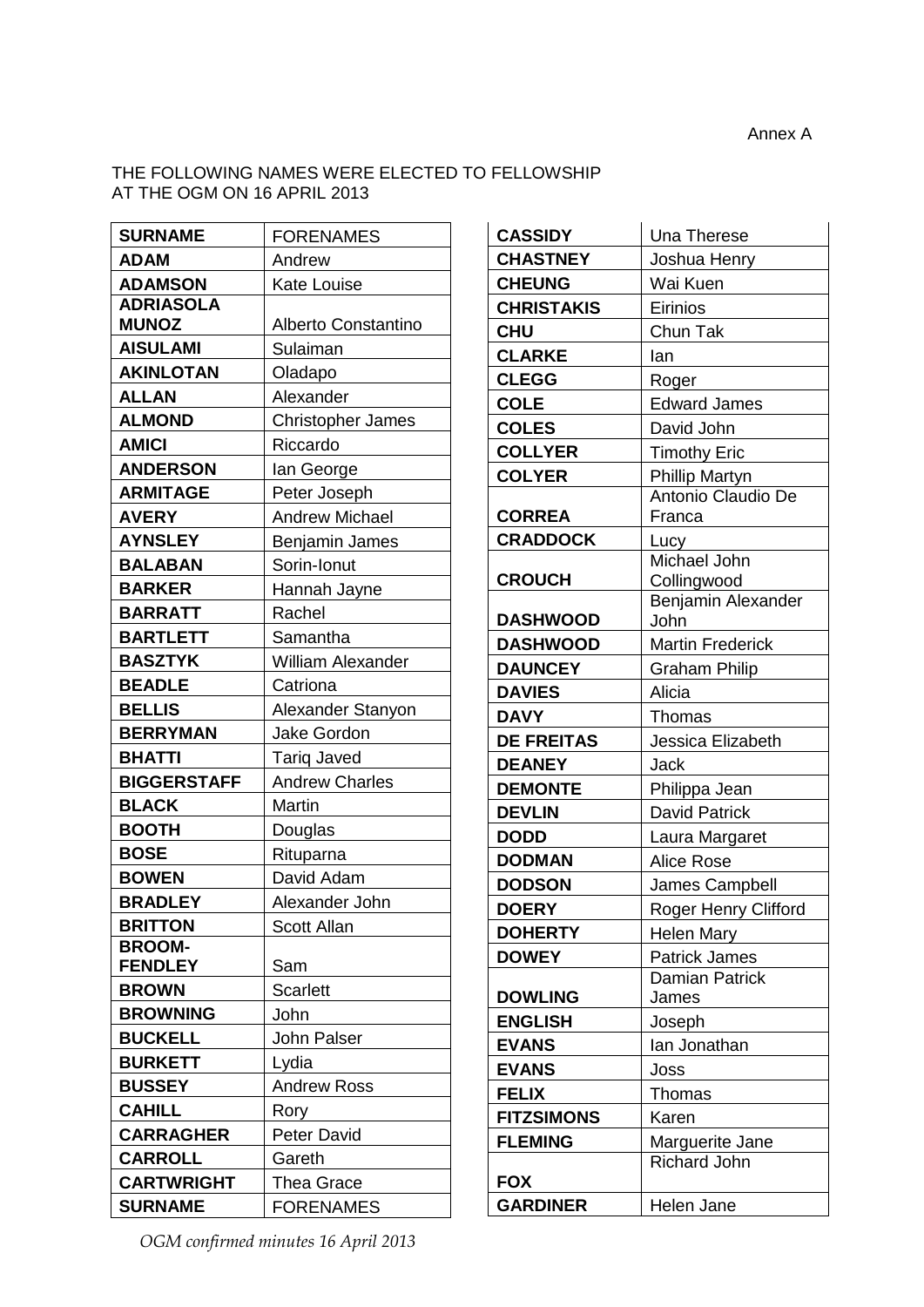| <b>GARWOOD</b>   | <b>Russell James</b>    |
|------------------|-------------------------|
| <b>GEORGE</b>    | Owen Edward             |
| <b>GIBB</b>      | Jacqueline Anne         |
| <b>GIBB</b>      | <b>Robert Kennedy</b>   |
| <b>GIBSON</b>    | Hazel Laura             |
| <b>GILBERT</b>   | Matthew                 |
| <b>GILLES</b>    | Charlotte               |
| <b>GOATER</b>    | Aaron                   |
| <b>GOODMAN</b>   | William                 |
| <b>GOWERS</b>    | <b>Martin Bernard</b>   |
| <b>GRAY</b>      | Tanya Natasha           |
| <b>GREEN</b>     | Jonathan                |
| <b>GREGSON</b>   | lan Dean                |
| <b>GRIFFITH-</b> |                         |
| <b>SWAIN</b>     | Ceri                    |
| <b>GRINDROD</b>  | Peter                   |
| <b>GUNN</b>      | Rowena                  |
| <b>HACKSHALL</b> | Robin                   |
| <b>HAGAN</b>     | Rachel                  |
| <b>HAKES</b>     | David                   |
| <b>HANCOCK</b>   | Thomas                  |
| <b>HANNAH</b>    | Peter Edward            |
| <b>HARESIGN</b>  | Eleanor                 |
| <b>HARRISON</b>  | John William            |
| <b>HARVEY</b>    | <b>Briony Claire</b>    |
| <b>HAWKINS</b>   | John                    |
| <b>HEATHER</b>   | Megan                   |
| <b>HENDERSON</b> | Paul Joseph Roden       |
| <b>HERON</b>     | Kyle                    |
| <b>HEWITT</b>    | Nathan Anthony          |
| <b>HINDSON</b>   | Thomas                  |
| <b>HINGSTON</b>  | Richard                 |
| <b>HOAK</b>      | Thomas                  |
| <b>HOUNSOM</b>   | Nicholas James          |
| <b>HOWE</b>      | <b>Stuart Alexander</b> |
| <b>HOWETT</b>    | Neil Michael            |
| <b>HYDE</b>      | Philip                  |
| <b>JAMES</b>     | lain                    |
| <b>JANICZEK</b>  | Aneta Dominika          |
| <b>JARRELL</b>   | James Laurence          |
| <b>JERVIS</b>    | <b>Anthony James</b>    |
| <b>JIMENEZ</b>   |                         |
| <b>MUNECAS</b>   | Ana                     |
| <b>JONES</b>     | Adam                    |
| <b>JONES</b>     | Emily                   |
| <b>JUDEN</b>     | Amy Elizabeth           |
| <b>KAN</b>       | William                 |

| <b>KARMACHARYA</b> | Shailesh Kumar           |
|--------------------|--------------------------|
| <b>KAZIMOTO</b>    | <b>Emmanuel Owden</b>    |
| <b>KEARNS</b>      | Hannah Jade              |
| <b>KENNY</b>       | Gavin Gary               |
| <b>KING</b>        | <b>Andrew Hedley</b>     |
| <b>KOENITZER</b>   | Sven Fred                |
| <b>KURLANDA</b>    | Hanna                    |
| <b>LAMBERT</b>     | <b>Christopher David</b> |
| <b>LAMBLE</b>      | Andrea                   |
| <b>LEE</b>         | Chun Fai                 |
| <b>LEE</b>         | <b>Ting Jennifer</b>     |
| <b>LEMIN</b>       | <b>Gary Stuart</b>       |
| <b>LEUNG</b>       | Ho Sun                   |
| <b>LEVELL</b>      | Daniel                   |
| <b>LLANES</b>      | Pedro                    |
| <b>LONG</b>        | Megge May Eileen         |
| <b>LYNCH</b>       | <b>Ralph Victor</b>      |
| <b>MACRO</b>       | Anna Elise               |
| <b>MADUKWE</b>     | Chinwe Chioma            |
| <b>MALING</b>      | Adam James               |
| <b>MANDER</b>      | <b>Daniel Thomas</b>     |
| <b>MARTIN</b>      | <b>Ben James</b>         |
| <b>MASON</b>       | Louise                   |
| <b>MASON</b>       | Peter lan                |
| <b>MCCARTHY</b>    | Michael James            |
| <b>MCKIRDY</b>     | <b>Scott William</b>     |
| <b>MCLAURIN</b>    | Alexander Neil           |
|                    | Jacqueline Glennon       |
| <b>MCSORLEY</b>    | Jarvie                   |
| <b>MEDLEY</b>      | Helen Jane               |
| <b>MEREDITH</b>    | Robert Jon Owen          |
| <b>MESZAROS</b>    | Judit                    |
| <b>METCALFE</b>    | Megan Louise May         |
| <b>MIDGLEY</b>     | Nicholas                 |
| <b>MILES</b>       | <b>Gareth David</b>      |
| <b>MILNE</b>       | Alastair John            |
| <b>MILTON</b>      | <b>Jack Edward</b>       |
| <b>MONTICONE</b>   | Benjamin Jean<br>Armand  |
| <b>MORGAN</b>      | <b>Andrew Gethin</b>     |
| <b>MORGAN</b>      | Daniel Kenneth           |
| <b>MORIARTY</b>    | Aoife                    |
| <b>MUBASHER</b>    | Abdalla                  |
| <b>MURPHY</b>      | Liam Stephen             |
| <b>MURRAY</b>      | Ann                      |
| <b>NEPOMUCENO</b>  |                          |
| <b>FILHO</b>       | Francisco                |

*OGM confirmed minutes 16 April 2013*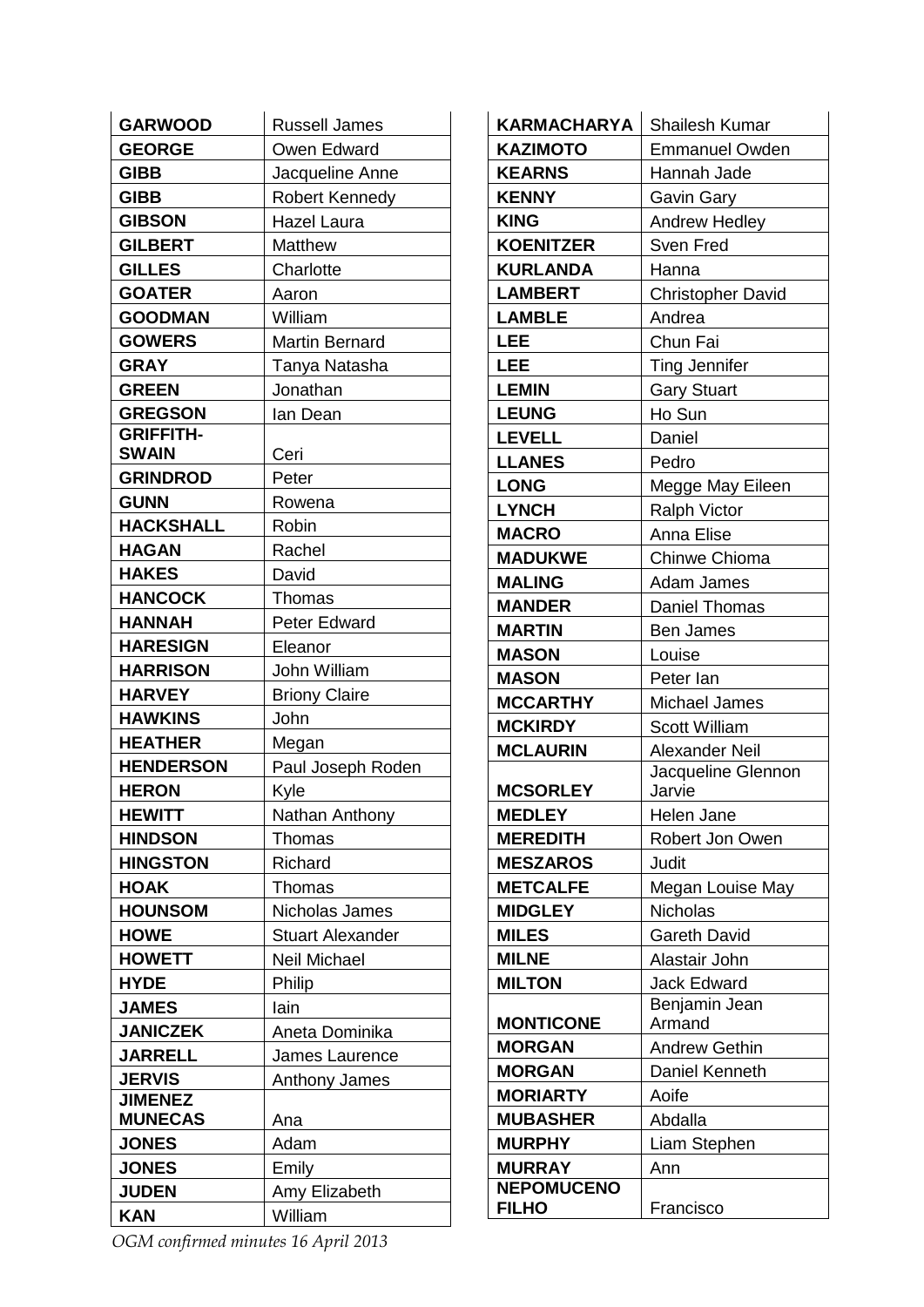| <b>NIXON</b>      | Sarah                    |
|-------------------|--------------------------|
| <b>NOBLE</b>      | Michael Douglas          |
| <b>NWANNA-</b>    |                          |
| <b>NZEWUNWA</b>   | Ikenna Chibuzor          |
| <b>O LEARY</b>    | <b>Hugh Arthur Henry</b> |
| <b>O'BRIEN</b>    | John                     |
| <b>O'MALLEY</b>   | Matthew                  |
| <b>OLDHAM</b>     | <b>Eleanor Jane</b>      |
| <b>ORMISTON</b>   | Saul Alasdair Ian        |
| <b>PARSONS</b>    | Andy                     |
|                   | <b>Thomas Stephen</b>    |
| <b>PASCOE</b>     | Gundry                   |
| <b>PATRICK</b>    | Estelle Jayne            |
| <b>PICCIRILLI</b> | Daniele                  |
| <b>PICKERING</b>  | Helen                    |
| <b>PIKE</b>       | Mark                     |
| <b>PLAIL</b>      | Melissa                  |
| <b>PLETZ</b>      | Zoe                      |
| <b>POOK</b>       | Geoffrey George          |
| <b>POPA</b>       | <b>Marius</b>            |
| <b>POPE</b>       | James Owen               |
| <b>POUNDER</b>    | Malcolm                  |
| <b>POVEY</b>      | Danny Keith              |
| <b>POWELL</b>     | <b>Andrew Paul</b>       |
| <b>PRICE</b>      | Michael                  |
| <b>PROCTOR</b>    | Matthew                  |
| <b>PRYOR</b>      | Mark James Stuart        |
| <b>PURCELL</b>    | Peter                    |
| <b>QUIGLEY</b>    | Kieren                   |
| <b>QUINLAN</b>    | Paul Joseph              |
| <b>QUINN</b>      | Phillip John             |
| <b>RAJBONGSHI</b> | <b>Biprades</b>          |
| <b>RALPH</b>      | Madeleine                |
| <b>REDFERN</b>    | Simon                    |
| <b>REES-OWEN</b>  | Rhian                    |
| <b>RITCHIE</b>    | Sarah                    |
| <b>ROBERT</b>     | <b>Matthew James</b>     |
| <b>ROBERTS-</b>   |                          |
| <b>HOLMES</b>     | Oliver Peter Dyne        |
| <b>RODRIGUEZ</b>  | Clara Rosa               |
| <b>ROSCOE</b>     | Victoria Florence        |
| <b>ROWLANDS</b>   | Holly Jayne              |
| <b>RUSSILL</b>    | Jonathan                 |
| <b>RUTTER</b>     | James                    |
| <b>SATTAUR</b>    | David Richard            |
| <b>SAUNDERS</b>   | Melanie Sarah            |
| <b>SAUNDERS</b>   | Paul Victor              |

| <b>SEBATO</b>                      |                          |
|------------------------------------|--------------------------|
| <b>CERALDI</b>                     | Teresa                   |
| <b>SHARP</b>                       | <b>Russell</b>           |
| <b>SHEPPARD</b>                    | <b>Neil Michael</b>      |
| <b>SHUN MING</b>                   | Chan                     |
| <b>SMITH</b>                       | <b>Charlotte Rebecca</b> |
| <b>SMITH</b>                       | Kelly Victoria           |
| <b>SMITHELLS</b>                   | Rose Allen               |
| <b>SOBCZYK</b>                     | Eugeniusz                |
| <b>SOBOTZKI</b>                    | Johannes                 |
| <b>SPENCER-</b><br><b>PHILLIPS</b> | <b>Matthew Leonard</b>   |
| <b>STEEN</b>                       | <b>Ralph Hall</b>        |
| <b>STEWART</b>                     | David John               |
| <b>STOCKALL</b>                    | James                    |
| <b>STOIKOVICH</b>                  | Benjamin                 |
| <b>STRANG</b>                      | <b>Adam Louis</b>        |
|                                    | Lucinda Emily            |
| <b>SWATTON</b>                     | Marlene                  |
| <b>SWINNERTON</b>                  | <b>William Brian</b>     |
| <b>SYMEONIDIS</b>                  | Konstantinos             |
| <b>TANNER</b>                      | Jonathan William         |
| <b>TAVANA</b>                      | Mehrdad                  |
| <b>TAYLOR</b>                      | <b>Richard Peter</b>     |
| <b>THALASSINOS</b>                 | <b>Stavros</b>           |
| <b>THOMAS</b>                      | <b>Samuel Mark</b>       |
| <b>TINDELL</b>                     | <b>Thomas David</b>      |
| <b>TONKINS</b>                     | <b>Matthew</b>           |
| <b>UJJAN</b>                       | Imtiaz Ali               |
| <b>VASSILIOU</b>                   | Marius Simon             |
| <b>VERNAU</b>                      | <b>Gareth Richard</b>    |
| <b>WAINMAN</b>                     | Carmine                  |
| <b>WALKER</b>                      | Deborah Ann              |
| <b>WAN</b>                         | Samantha                 |
| <b>WARBURTON</b>                   | David Gary               |
| <b>WATSON</b>                      | <b>Raymond West</b>      |
| <b>WEIR-JONES</b>                  | lain                     |
| <b>WHITTLEY</b>                    | <b>Neil Andrew</b>       |
| <b>WILDMAN</b>                     | Mark                     |
| <b>WILLIAMS</b>                    | John Glynn               |
| <b>WONG</b>                        | Kam Hung                 |
| <b>WONG</b>                        | Koon Yui                 |
| <b>WRIGHT</b>                      | Philip David Jensen      |
| <b>YEUNG</b>                       | Hoi Yan                  |
| <b>ZAMBRANO</b>                    | Jessica Alejandra        |